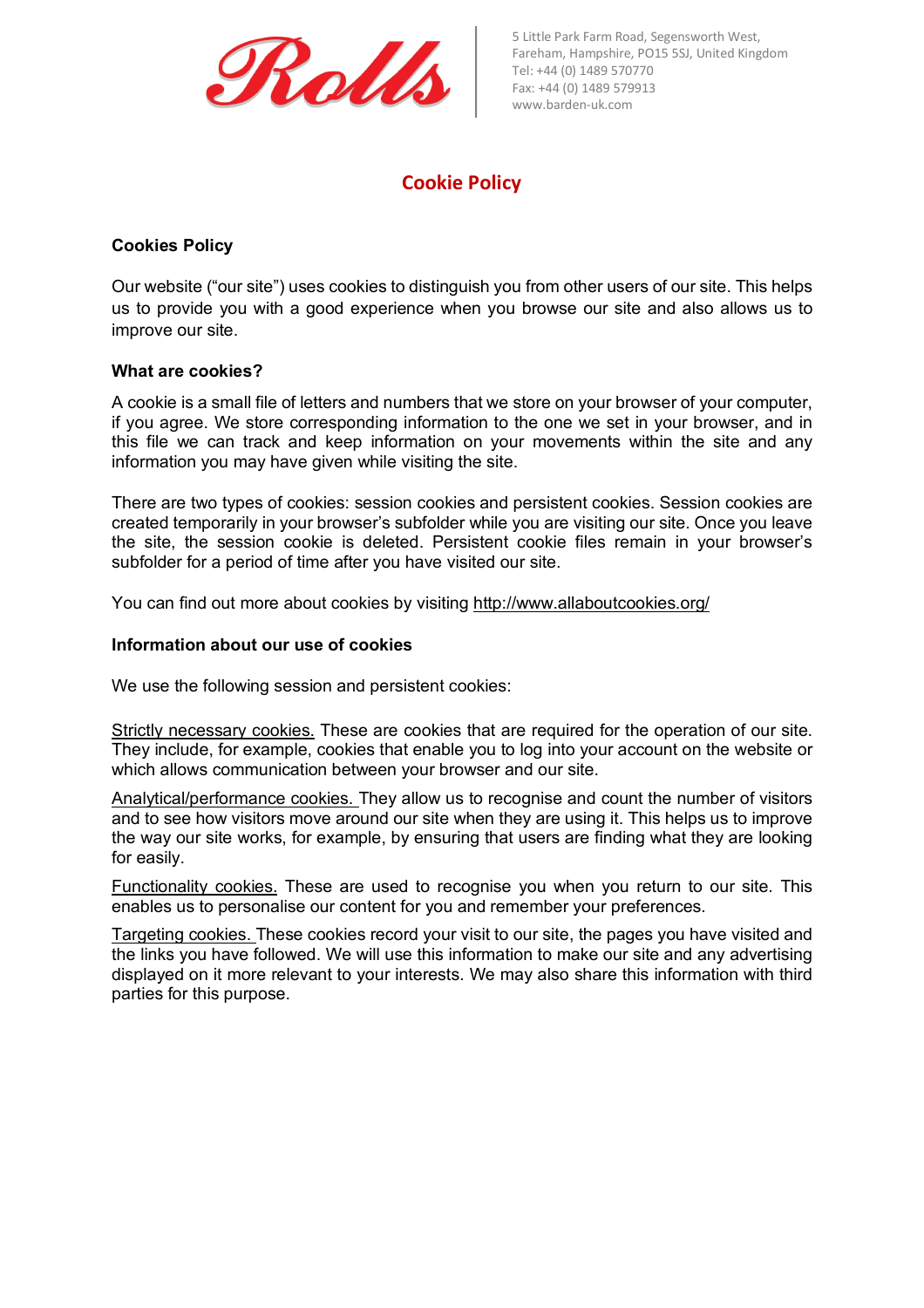You can find more information about the individual cookies we use and the purposes for which we use them in the table below:

# **Cookie name Purpose**

- [Analytics.js The analytics.js JavaScript library is part of Universal Analytics and uses firstparty cookies to distinguish unique users and throttle the request rate.
- ga.js The ga.js JavaScript library uses first-party cookies to: determine which domain to measure; distinguish unique users; throttle the request rate; remember the number and time of previous visits; remember traffic source information; determine the start and end of a session; and remember the value of visitorlevel custom variables.
- \_gat This cookie enables us to throttle request rates.
- ga This cookie enables us to distinguish unique users.
- \_utma Used to distinguish users and sessions. The cookie is created when the JavaScript library executes and no existing \_\_utma cookies exists. The cookie is updated every time data is sent to Google Analytics.
- \_utmb Used to determine new sessions/visits. The cookie is created when the JavaScript library executes and no existing utmb cookies exists. The cookie is updated every time data is sent to Google Analytics.
- \_utmz Stores the traffic source or campaign that explains how you reached the site. The cookie is created when the JavaScript library executes and is updated every time data is sent to Google Analytics.
- utmv Used to store visitor-level custom variable data. This cookie is created when a developer uses the setCustomVar method with a visitor level custom variable. This cookie is also used for the deprecated setVar method. The cookie is updated every time data is sent to Google Analytics.

utmx Used to determine your inclusion in an experiment.

cookies-allowed Records your response to the cookie acceptance message.

Please note that third parties (including, for example, advertising networks and providers of external services like web traffic analysis services) may also use cookies, over which we have no control. These cookies are likely to be analytical/performance cookies or targeting cookies.